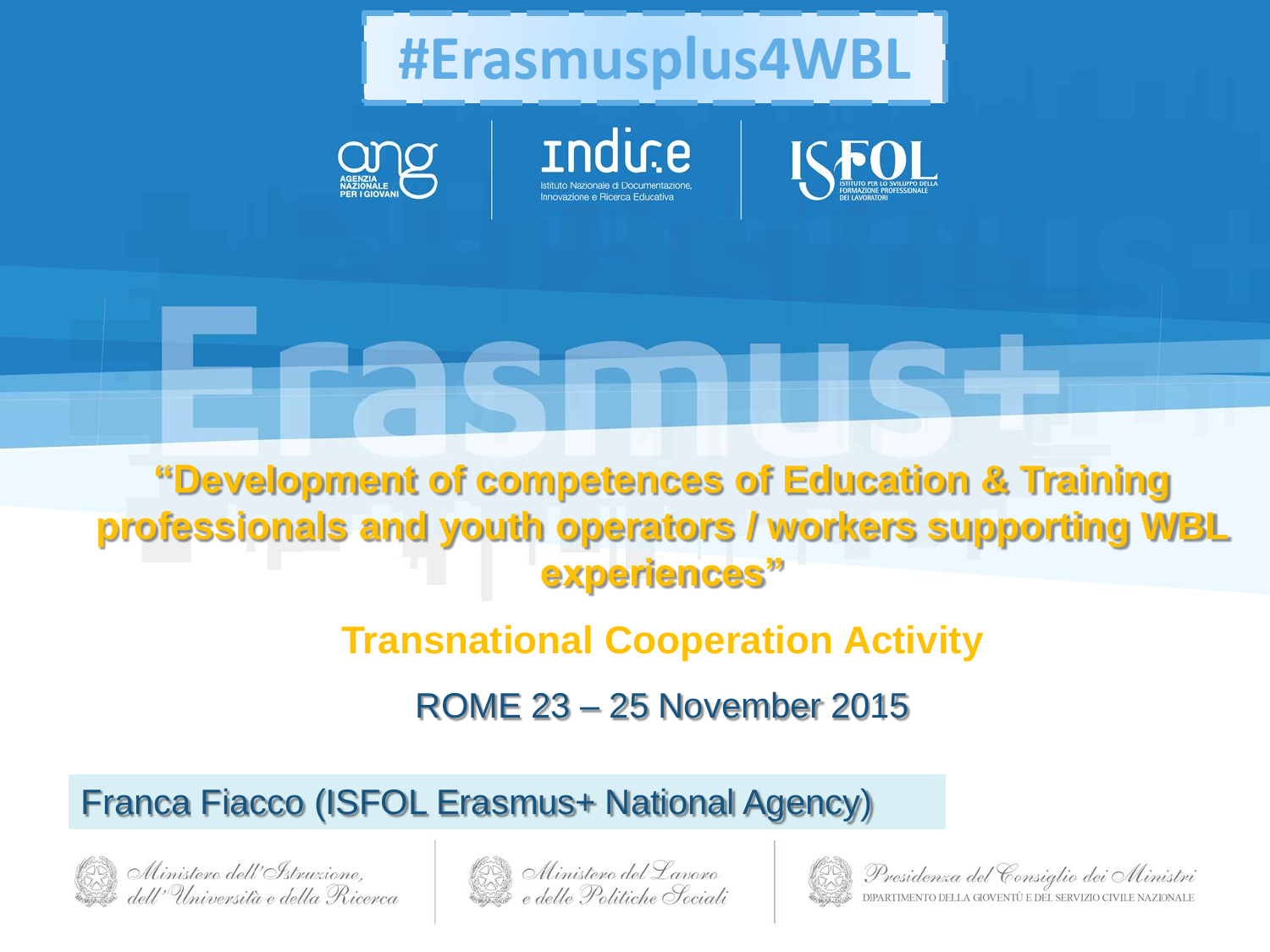

# **Background**

The **contribution of work-based learning** to tackle **youth employment** and to foster economic competitiveness is widely recognised

Countries with **strong and attractive VET systems**, and notably those **with well-established apprenticeship systems**, tend to **perform better in terms of youth employment**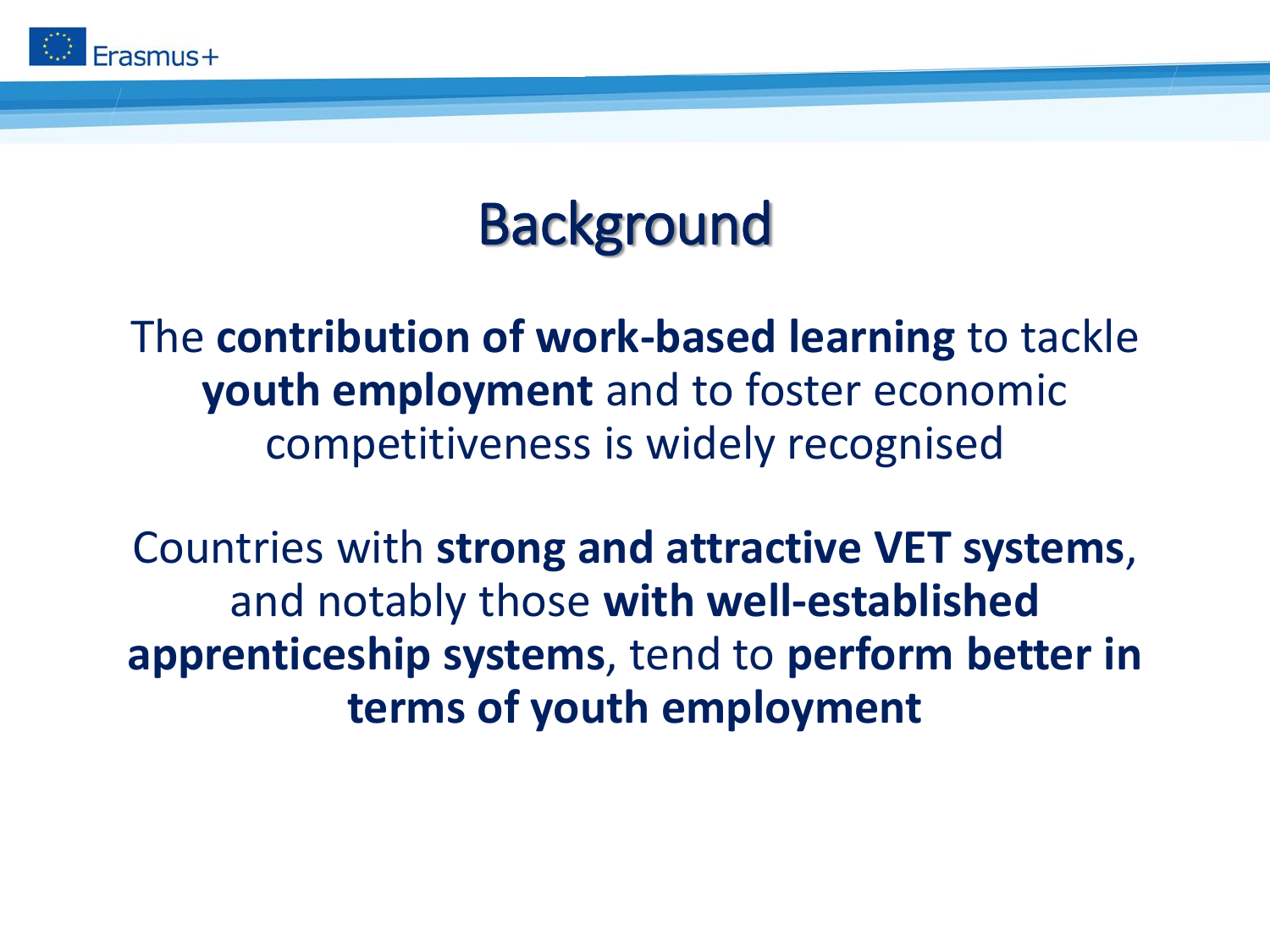

## European Alliance for Apprenticeships

created to support Member States to:

"… **Undertake VET system reforms, in cooperation with social partners and other relevant stakeholders, by introducing an apprenticeship pathway or improving existing schemes,…, in order to increase the number, quality and attractiveness of apprenticeships**"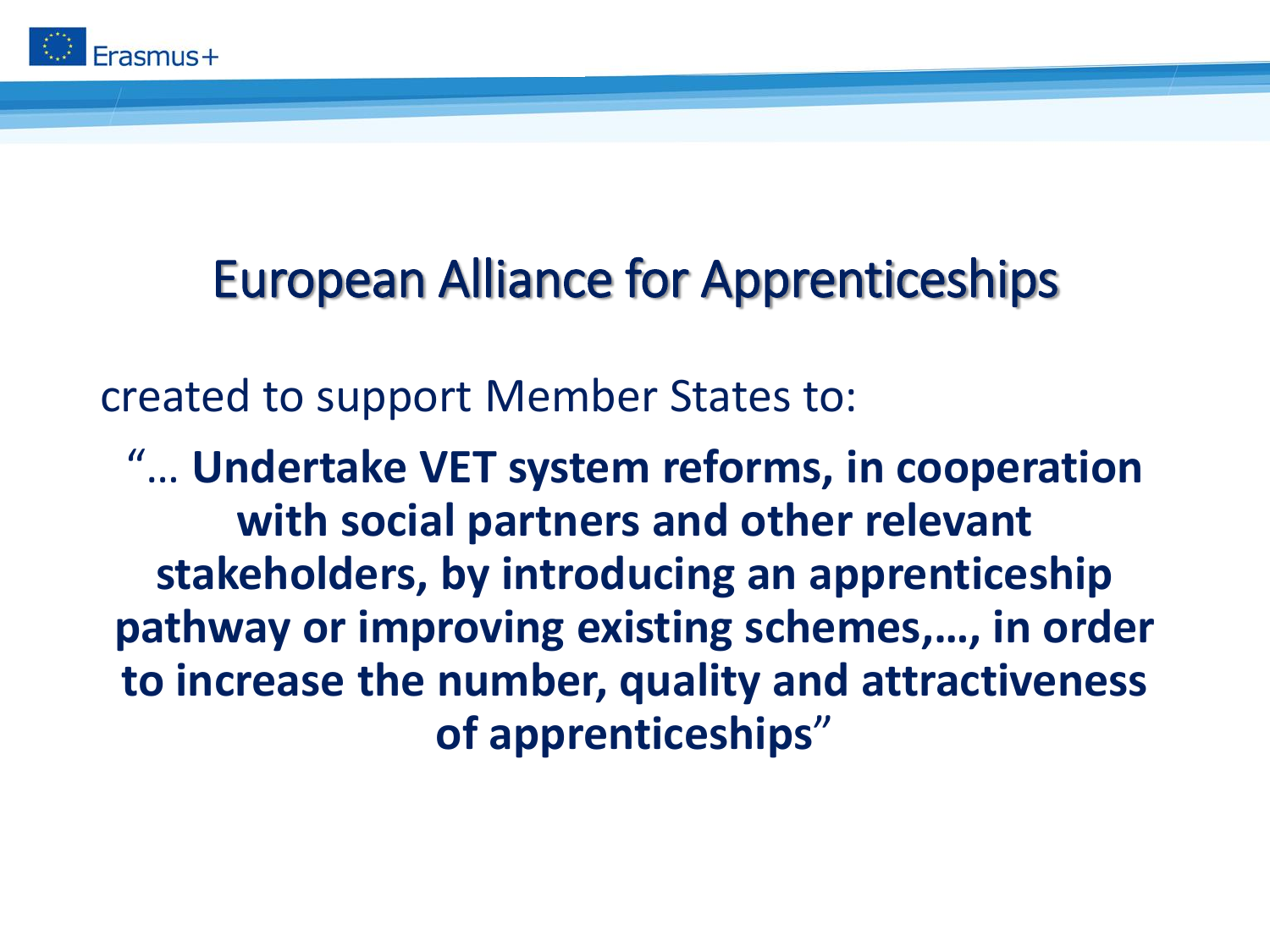

## NetWBL Thematic Network

The **NetWBL Work-based Learning and Apprenticeships** thematic network of Nas was funded by DG EAC to support the European Alliance for Apprenticeships.

It aims at:

- 1. making visible the results of Lifelong Learning Programme (LLP) and Erasmus+ projects focused on work-based learning thus supporting VET reforms (toolkit)
- 2. identifying needs & gaps characterising E&T systems to be filled in by new projects/products to be developed within the Erasmus+ Programme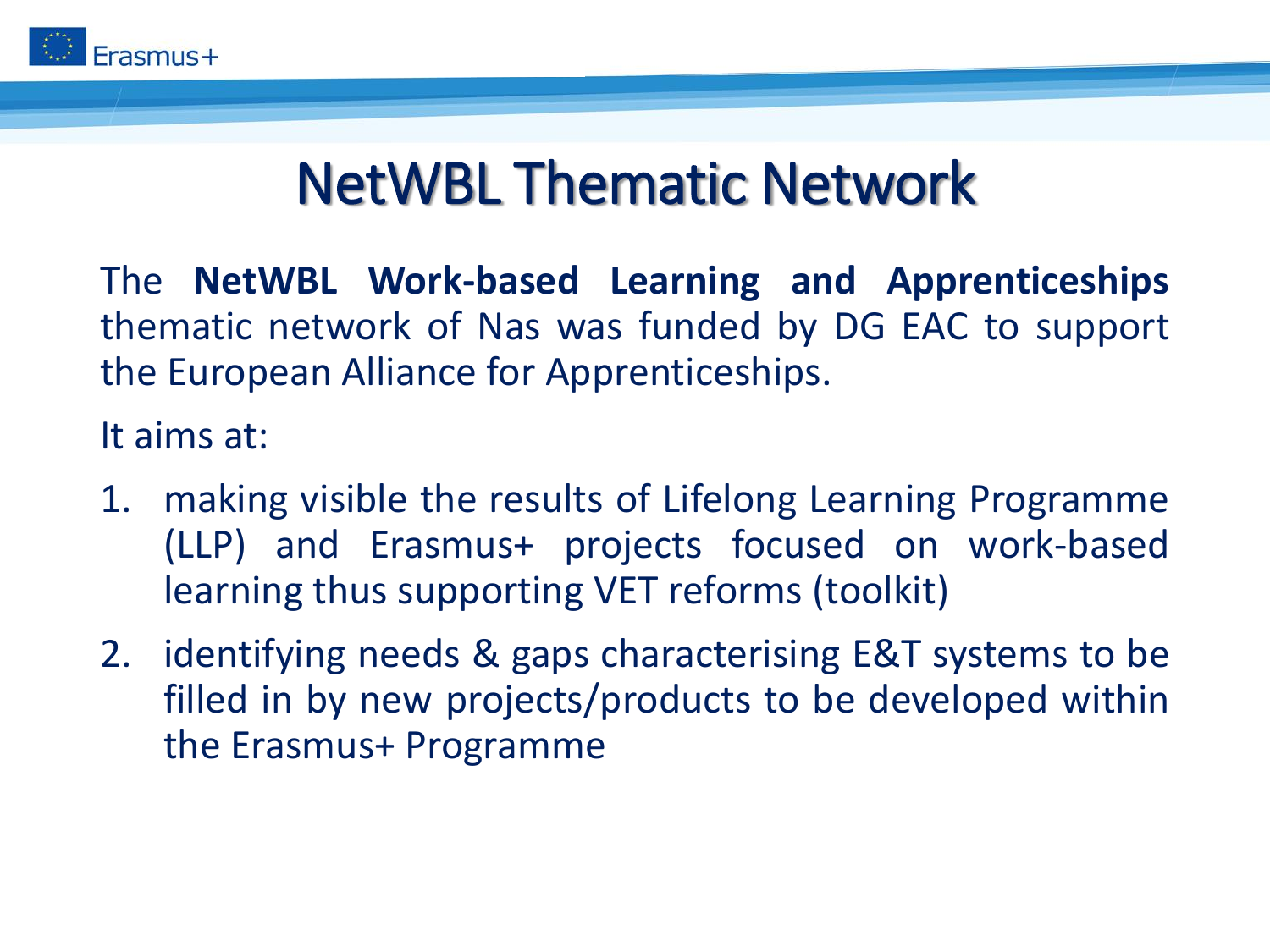

## Youth unemployment

The youth unemployment situation in Europe is worrying:

- **Youth unemployment rates are generally much higher**, even double or more than double, **than unemployment rates for all ages**
- The **economic crisis**, however, **severely hit the young**
- In 2014 the youth unemployment rate in the EU-28 was more than double the overall unemployment rate
- **A 23.8 % youth unemployment rate meant that more than one out of every five young persons** in the labour force **was not employed**, but looking and available for a job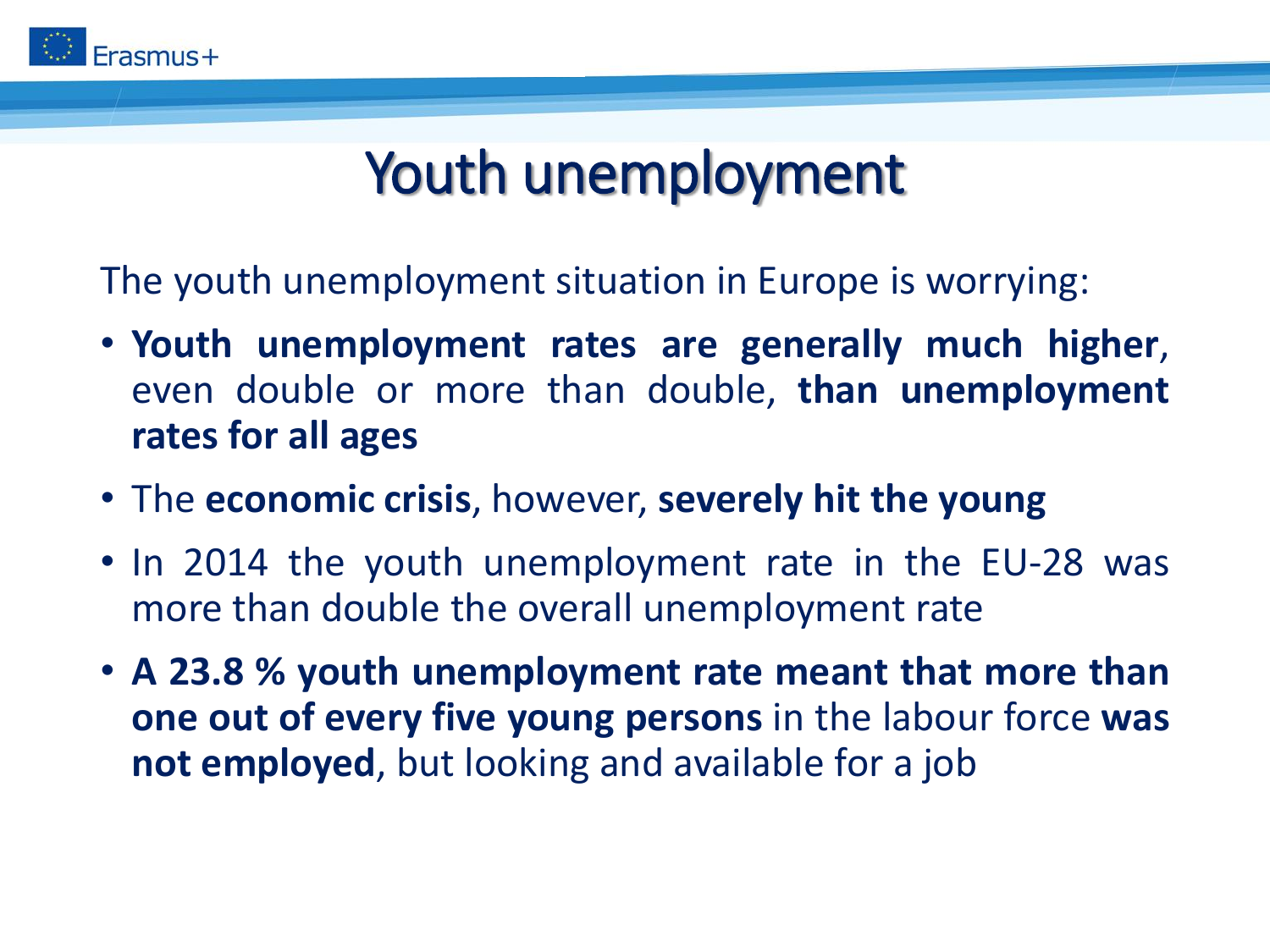

# Youth unemployment rate

In some Member States that rate is particularly high:

- Spain (53.2 %),
- Greece (52.4 %),
- Croatia (45.5 %),
- $\checkmark$  Italy (42.7 %),
- $\checkmark$  Cyprus (35.9 %)
- $\checkmark$  Portugal (34.7 %)

Germany (7.7 %) is the only Member State with a youth unemployment rate below 10 %.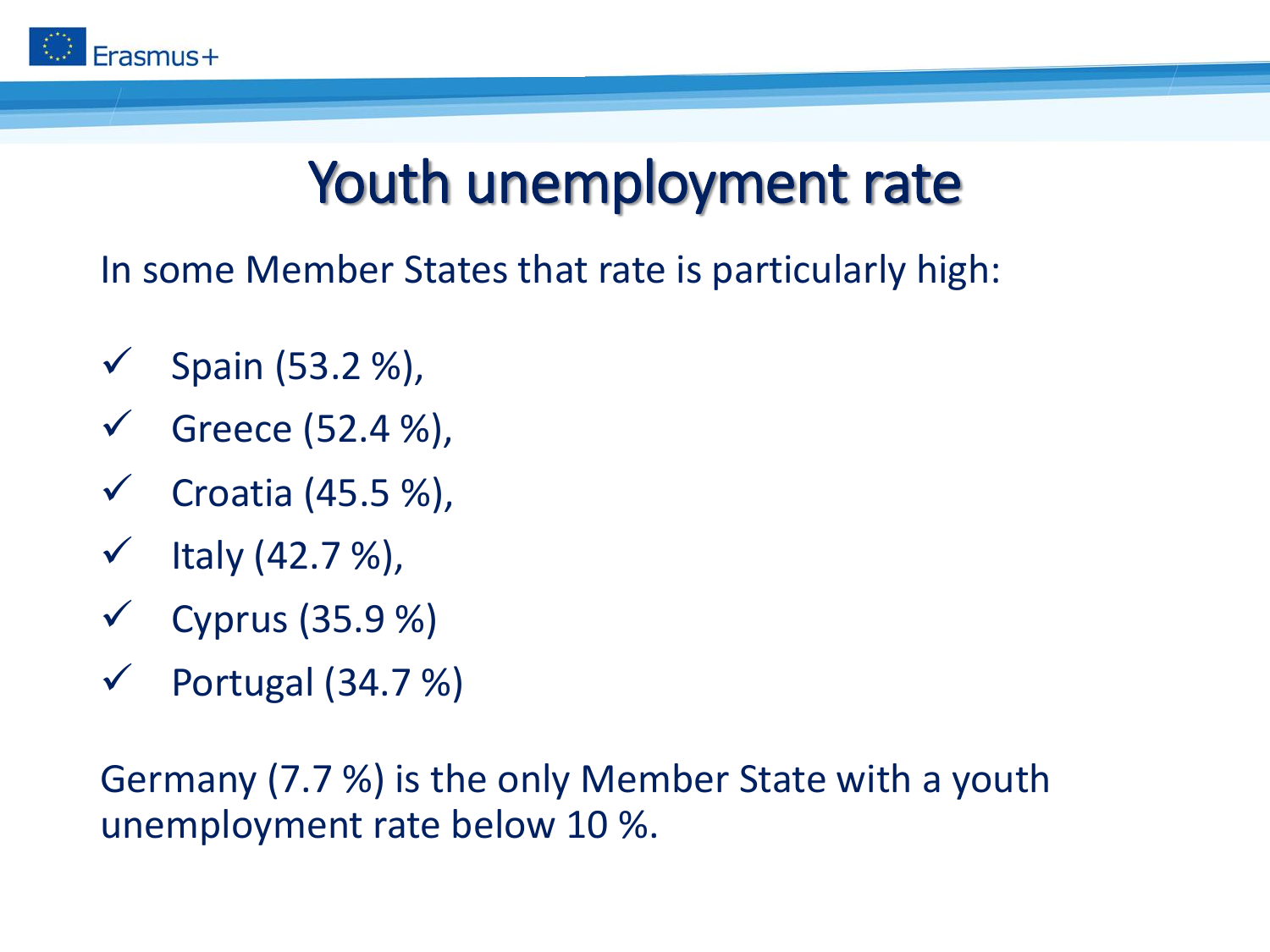

## **Mismatch**

### In Europe more than 5.5 million young people under the age of 25 are out of work

#### **however**

a considerable number of companies have difficulties to fill jobs. In the crisis the phenomenon of **qualification mismatch**  has increased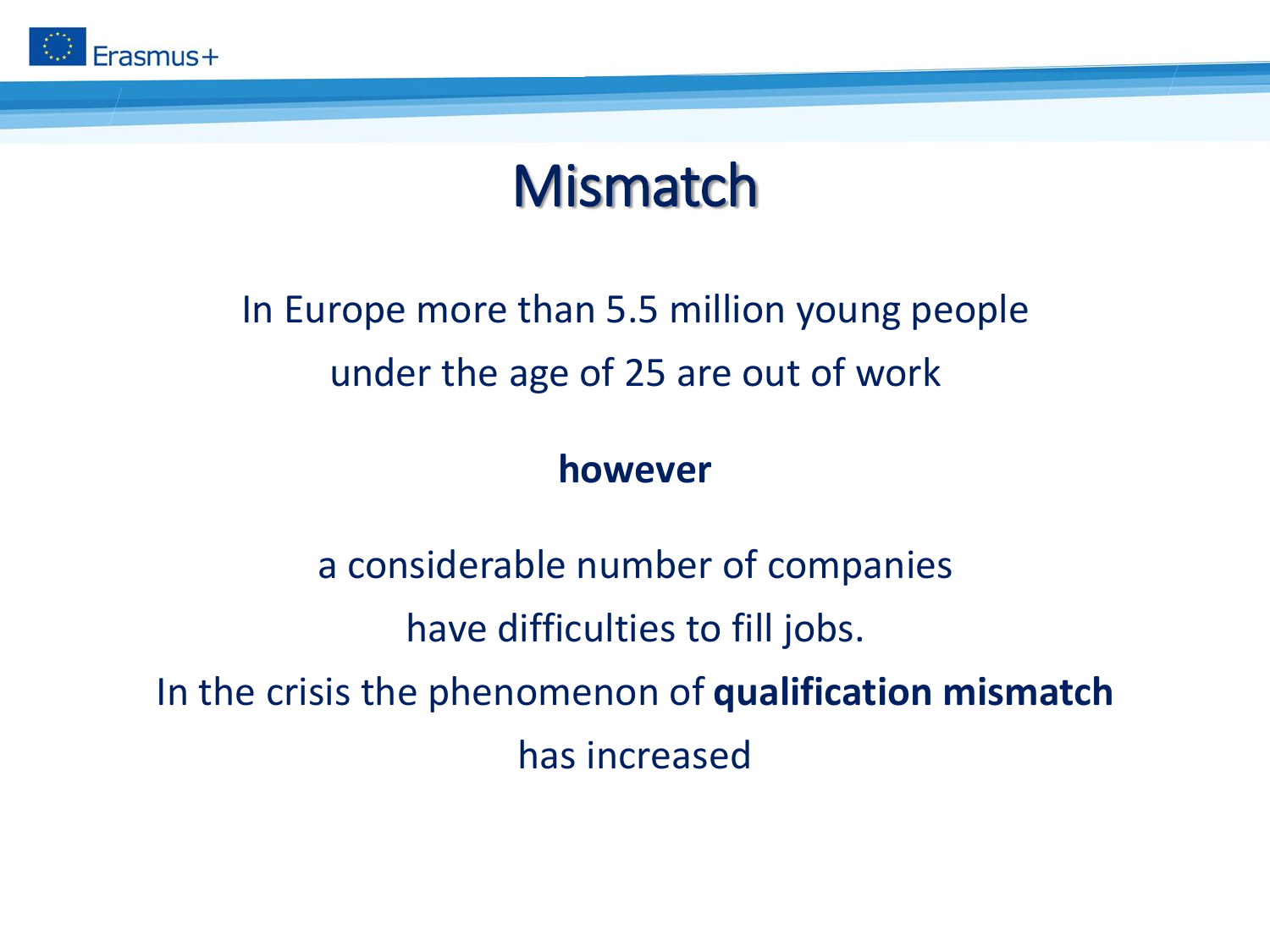

### Top priority for EU E&T and Youth actors

EU Institutions, Member States, regional and national authorities, employers, trade unions, Universities, training providers, schools, youth organizations and National Agencies must all work together to identify and implement effective measures to overcome the crisis

**This is the current top priority for the EU**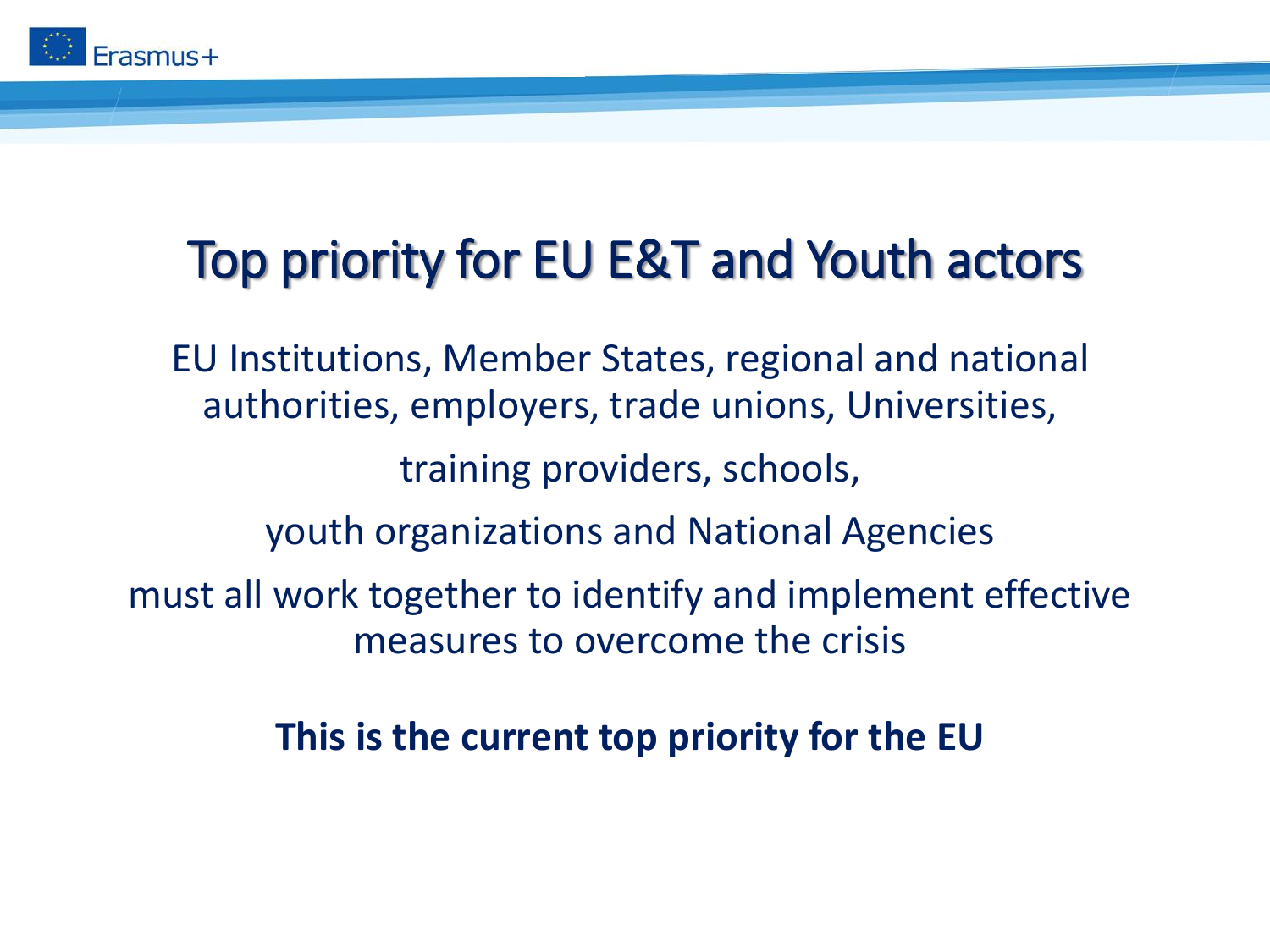

# VET & HE systems

### **VET and Higher Education systems may have a strong impact on the labour market**:

reforms are necessary, in particular to increase the attractiveness and relevance of related pathways **and workbased learning experiences may increase the attractiveness of learning pathways**

It is very important to **encourage reforms** in education and training systems so that our **young people develop the skills and knowledge** they need to **increase their job prospects**